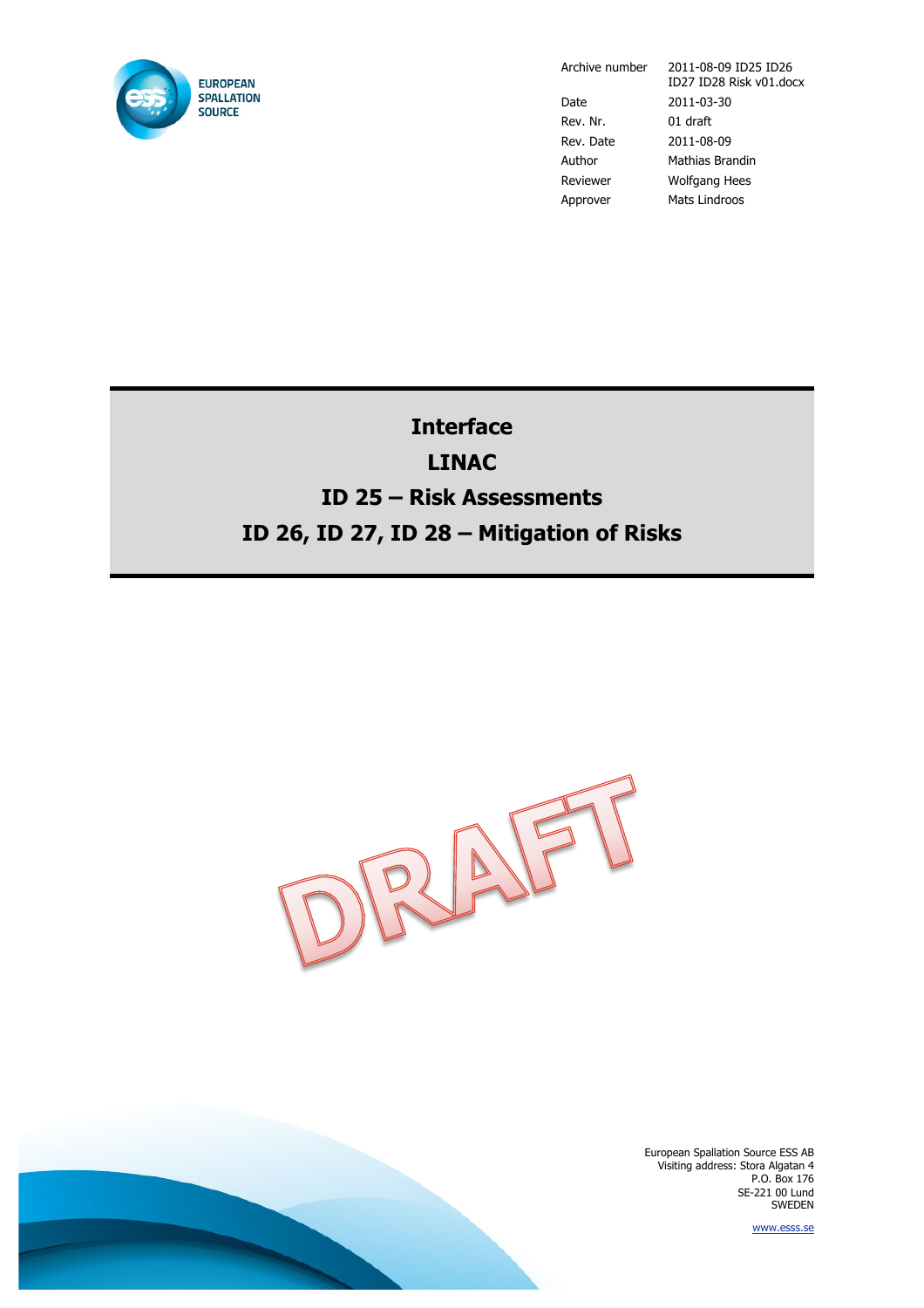

### **SUMMARY**

In this document the current status of risk assessment for the ESS accelerator is discussed, along with plausible risk mitigations.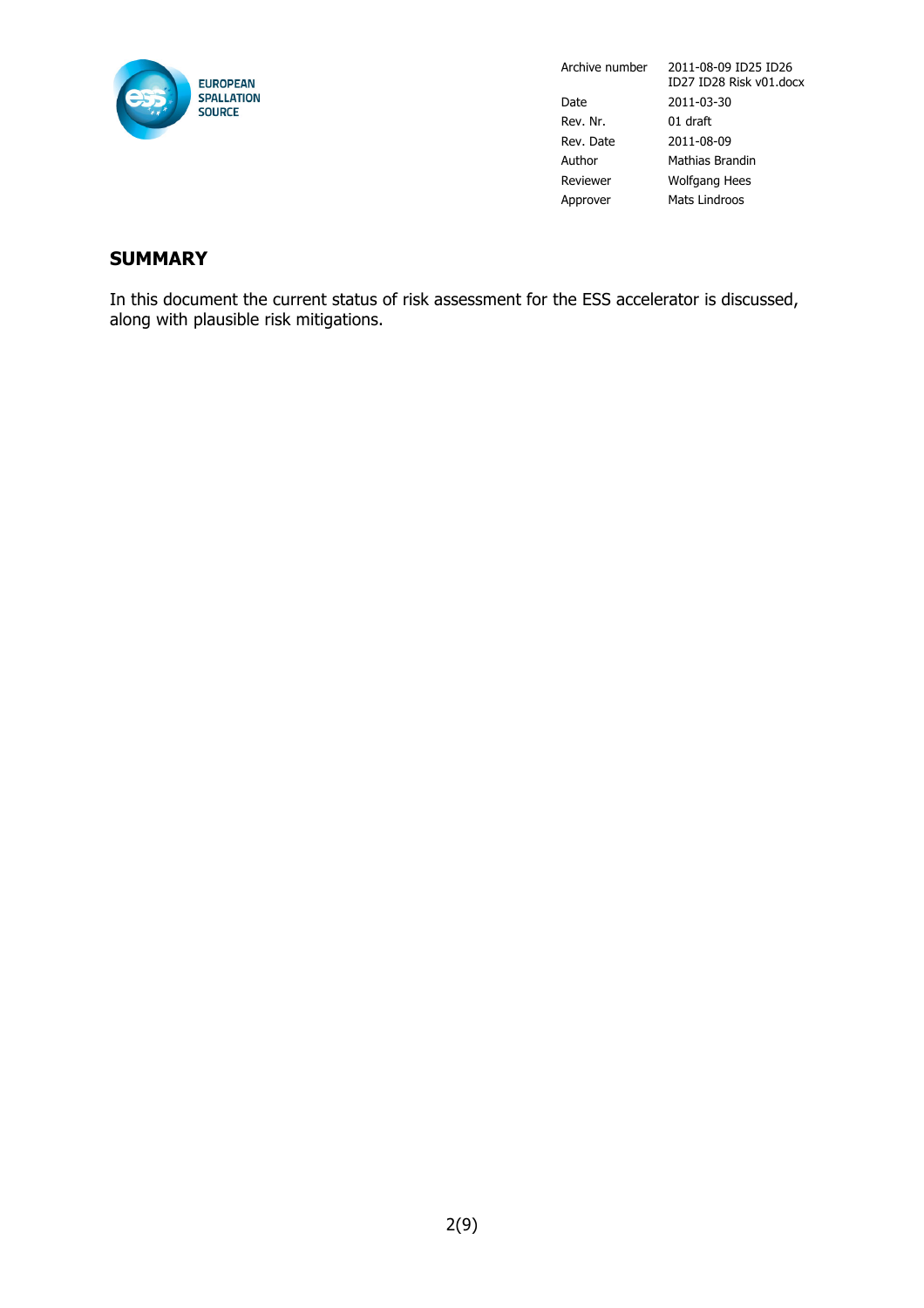

Archive number

|           | ,,, |
|-----------|-----|
| Date      | 20  |
| Rev. Nr.  | 01  |
| Rev. Date | 20  |
| Author    | Ma  |
| Reviewer  | W   |
| Approver  | Ma  |

2011-08-09 ID25 ID26<br>ID27 ID28 Risk v01.docx 011-03-30  $dr$ aft 011-08-09 athias Brandin olfgang Hees ats Lindroos

# **TABLE OF CONTENTS**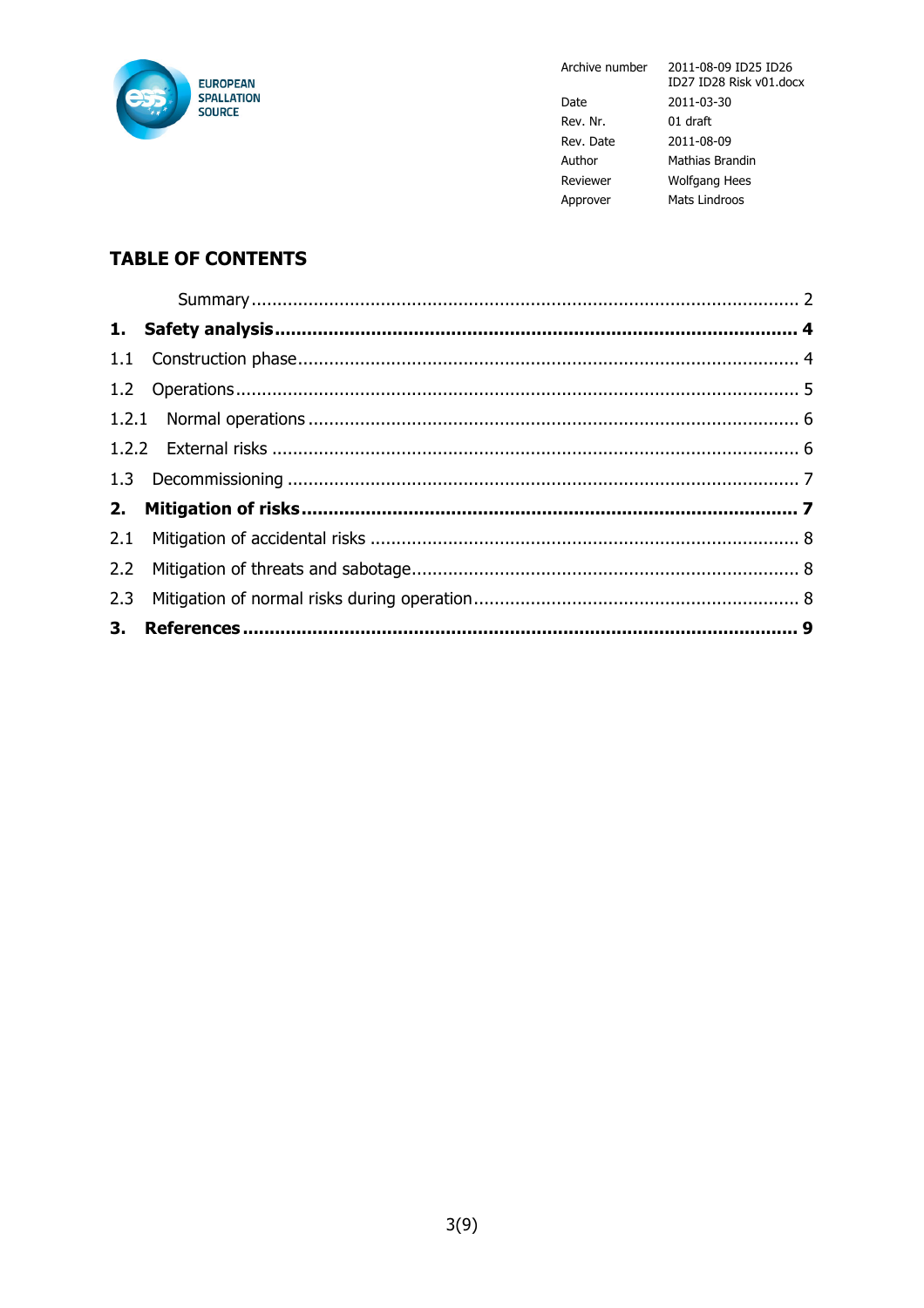

# **1. SAFETY ANALYSIS**

The work on a safety analysis for ESS was begun for the early design, but went into stasis along with the rest of the project. Now we should to continue that work parallel with the technical design update of the facility. The design update safety analysis, which is a continuation of what had already been started for the 2003 design [1], is comparable to SNS PSAR [2] which served as a frame. Two significant differences are, however, (i) stricter regulations in Europe compared to the US and (ii) ESS' location in a densely populated area. Both of these facts lower the limits on acceptable radiation levels. Furthermore, the higher beam power and energy of ESS will result in higher radiation. Consequently, the ESS safety analysis must be more rigorous than the SNS PSAR.

The main concern is with safety in the accelerator and klystron gallery. For these areas the accident scenarios are not considered high risk. Accidents should be infrequent and only a few scenarios could potentially lead to severe consequences.

In the Moorman Status of Safety Analyses for the ESS Target [3] it is noted that: "The target is the only component in Spallation Sources, which requires detailed accident analyses: accidents, harming the public, are imaginable only for the target due to its substantial radiotoxic and chemical toxic inventory. Other components (accelerators etc.) need safety considerations for normal operation/- abnormal events only".

As most of the safety concerns for the accelerator is regarding radiation protection, the majority of the safety related work would be done in the radiation protection analysis, for which a first preliminary study has been performed [4]. To prevent undue hazards to public and personnel the safety measures concluded in that analysis must be adhered to. Technical and administrative controls both are required to reduce accident frequencies and their consequences.

A list of initiating events that need evaluation is given in Table 1. The worst imaginable scenario from a radiation point of view is a weakening or removal of the shielding around the collimators while the accelerator keeps running. Any sequence of events for that to happen is not obvious.

### **1.1 Construction phase**

There are no radioactive or reactive chemical compounds or materials used neither in the accelerator nor for its installation, activation occurs first and only with operation. Hence, there are no specific hazards associated with the construction of the accelerator, only standard industrial construction work hazards.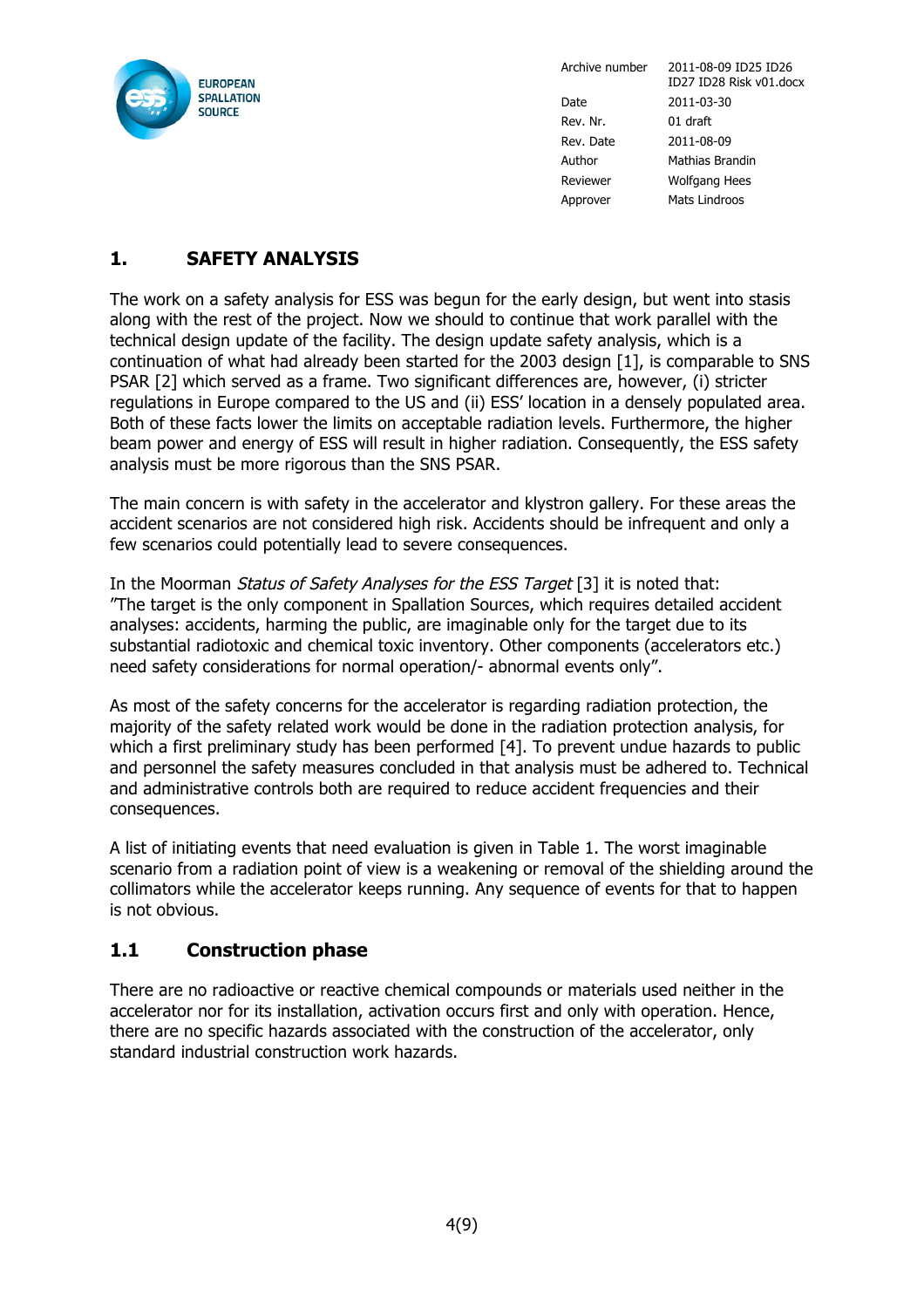

Ĭ.

Archive number 2011-08-09 ID25 ID26 ID27 ID28 Risk v01.docx Date 2011-03-30 Rev. Nr. 01 draft Rev. Date 2011-08-09 Author Mathias Brandin Reviewer Wolfgang Hees Approver Mats Lindroos

٠

#### Table 1: plausible initiating events

| <b>Initiating Event</b>                                       | <b>Sources</b>                                                               | <b>Comment</b>                                                                    |
|---------------------------------------------------------------|------------------------------------------------------------------------------|-----------------------------------------------------------------------------------|
| <b>Fire events</b>                                            |                                                                              | Could weaken shielding,<br>and make particles<br>airborne                         |
| Hydrogen explosion at the<br>ion source/front end<br>building | Hydrogen bottles                                                             | Could weaken shielding in<br>the low energy end of the<br>linac                   |
| <b>Beam misalignment</b>                                      | Human error<br>Failed hardware<br><b>Bad installation</b>                    |                                                                                   |
| <b>Helium leak (eruptive)</b>                                 | Cryogenic failure                                                            | Not likely                                                                        |
| <b>Oil leak</b>                                               | Modulator oil<br>$\qquad \qquad \blacksquare$<br>Compressor oil              | Mostly fire hazards                                                               |
| <b>Activated water leak</b>                                   | Cooling water circuit<br>inside the tunnel                                   | Likely to happen to some<br>extent. What activation<br>levels ? What quantities ? |
| <b>Natural disasters</b>                                      | Seismic event<br>Flooding<br>$\blacksquare$<br>Precipitation<br><b>Storm</b> |                                                                                   |
| <b>External accidents</b>                                     | Plane crash<br>Ground vehicle crash                                          |                                                                                   |
| <b>Sabotage</b>                                               |                                                                              |                                                                                   |

### **1.2 Operations**

With the start-up of the accelerator, radiation and activated materials inevitably follow. Caution is needed.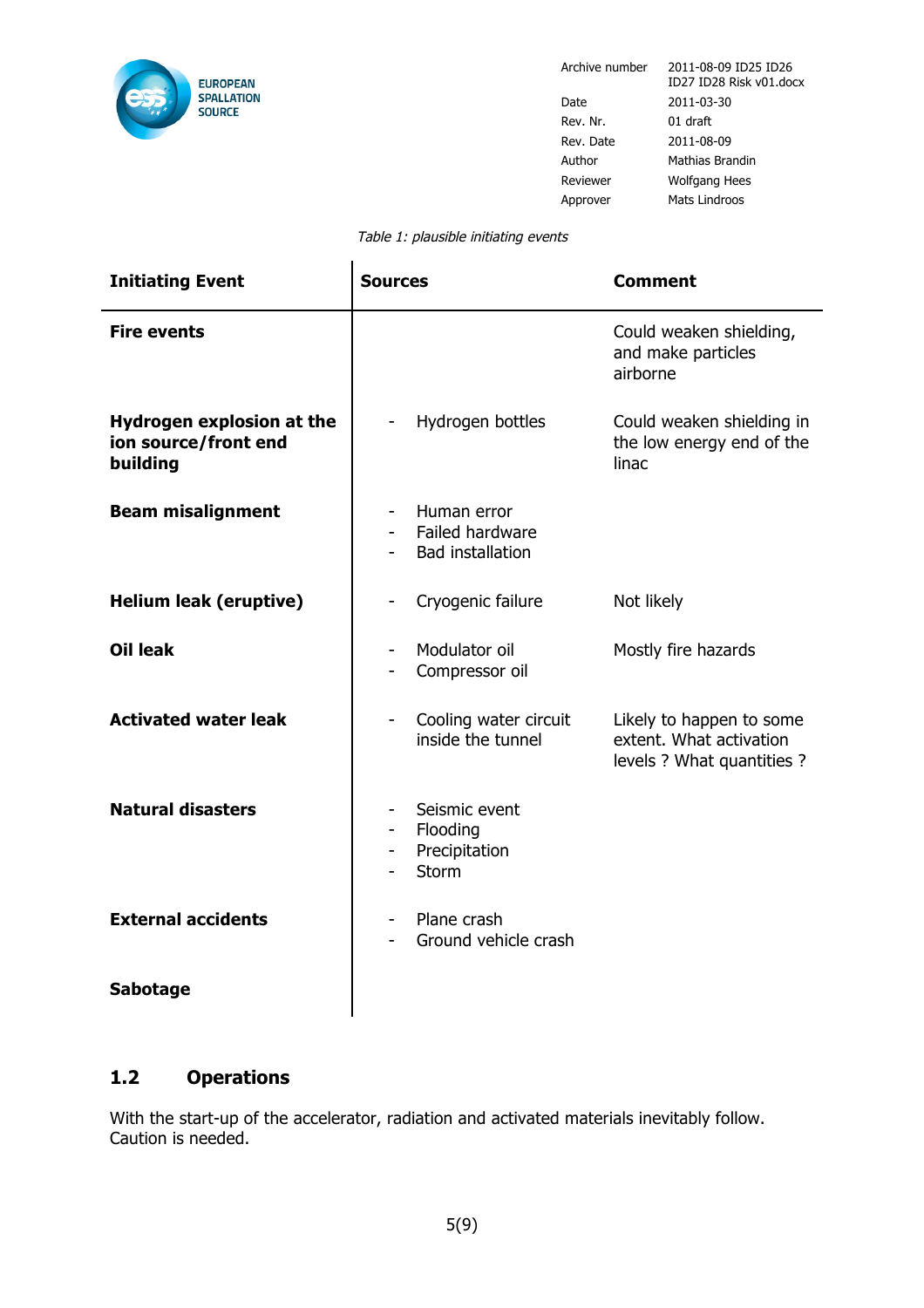

#### **1.2.1 Normal operations**

During normal operation the accelerator will be a source of radiation, called prompt radiation, whenever it is running. The prompt radiation is due to small unavoidable losses of protons. When the accelerator is turned off the prompt radiation stops. Even with proton losses kept as low as technically achievable, the produced prompt radiation will be high. The design criterion is that losses should be  $<1$  W/m of the accelerator, which is chosen to allow hands-on maintenance in the tunnel within 24 hours after shut down. Beam misalignment would increase the amount of radiation and the worst case would be a complete beam loss at full energy.

The prompt radiation will activate the interior of the accelerator tunnel and the shielding, so that a residual radiation will remain even when the accelerator is turned off. This poses a radiation threat to workers that need to do maintenance on the accelerator, both from being in the tunnel as well as from handling equipment from the tunnel, even if taken to an external work area. A first assessment of radiation levels and protection necessary has been performed [4], with some preliminary conclusions on the extent of shielding required and control measures needed for safe operations.

A sensitive matter is the activation of mobile substances, like air or liquids. Studies have begun on air activation and releases to atmosphere, but there is still work to do. There is not sufficient knowledge of the possible activation levels in the cooling water circuits, nor if there could be any radiation danger in the event of a leak. More studies are required, including an evaluation of potential impurities in the circulating media (water and helium).

The following incidents deserve a closer look:

- In the case of fire in the tunnel, could there be radioactive releases with the smoke, due to combustion of radioactive materials ?
- What would be the consequences of a hydrogen explosion at the ion source ?
- Could a helium leak either slow or eruptive pose a threat ? To whom (worker or general public) ?

Except for the obvious threat to a nearby worker in the case of fire or explosion, the above events are not considered to present any direct dangers to the public. They might, however, lead to new pathways for radiation to leach out of the facility, by fire smoke, or weakened radiation shielding.

#### **1.2.2 External risks**

External risks are events external to the ESS facility which affect the facility in such a way that there occurs an additional or enhanced threat to the public or the environment. Among those are natural disasters such as flooding and earthquakes, technical hazards such as coming from heavy industries or airplane crashes, and terrorist attacks. A study performed in the run-up to the site decision showed that the risk from natural phenomena is almost negligible at the Lund site and that the technical and political threats are low [5].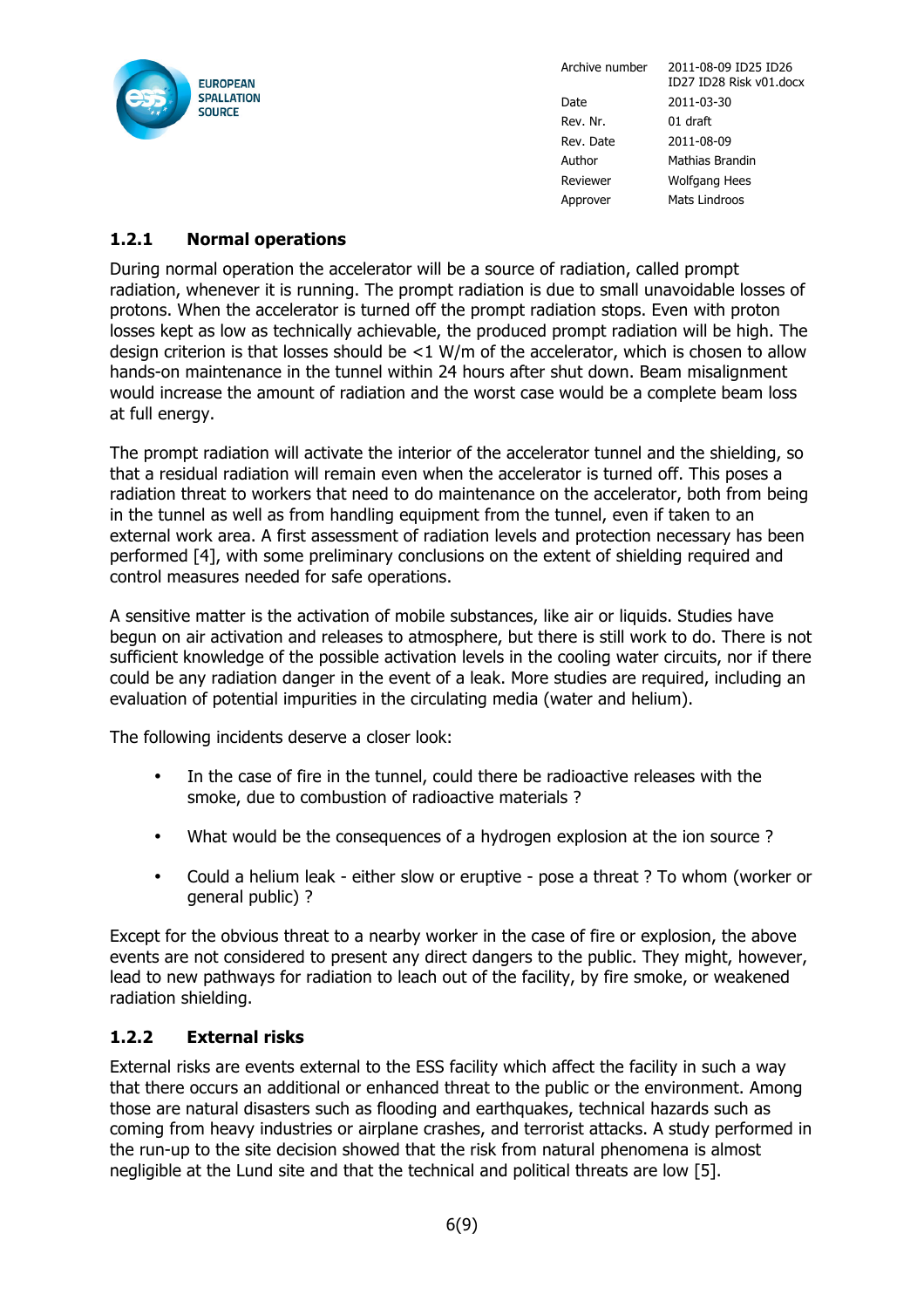

# **1.3 Decommissioning**

A decommissioning plan should be formed along with further studies of safe procedures. More detail about decommissioning is available in ID22.

# **2. MITIGATION OF RISKS**

Even though a detailed accident analysis is only needed for the target, mitigating the effects of operational and accidental hazards of the accelerator is equally of importance. It is deemed possible to safely operate the accelerator with fairly straightforward safety measures. A summary of the actions that could be taken to mitigate the risks from the initiating events of Table 1 is given in Table 2.

| <b>Initiating event</b>                                              | <b>Mitigating action</b>                                         |  |
|----------------------------------------------------------------------|------------------------------------------------------------------|--|
| <b>Fire Event</b>                                                    | Fire zones, sprinklers (?)                                       |  |
| <b>Hydrogen explosion at</b><br>the ion source/front end<br>building | Enclosure of hydrogen<br>bottles,                                |  |
| <b>Beam misalignment</b>                                             | Shielding, MPS, PPS                                              |  |
| <b>Helium leak (eruptive)</b>                                        | Safety release valves                                            |  |
| Oil leak                                                             | Collection vats, adapted<br>building floors                      |  |
| <b>Activated water leak</b>                                          | Special drains, manual<br>surveys and pre-emptive<br>maintenance |  |
| <b>Natural disasters</b>                                             | Stable buildings                                                 |  |
| <b>External accidents</b>                                            | Stable buildings, limited<br>access                              |  |
| <b>Sabotage</b>                                                      | Good PR, limited access                                          |  |

Table 2: mitigating actions for initiating events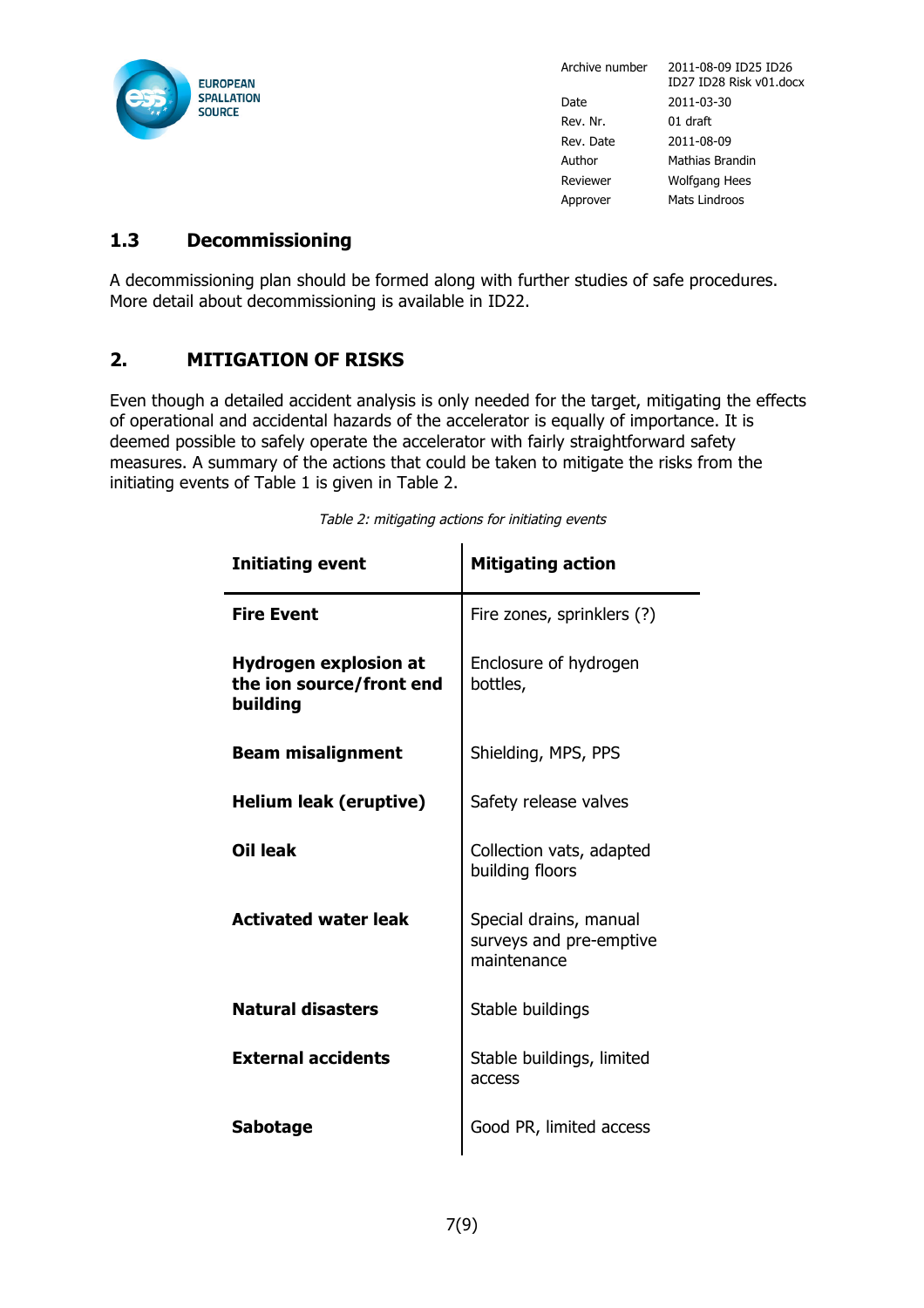

# **2.1 Mitigation of accidental risks**

The main accidental risk with the accelerator during operation is beam misalignment, with high radiation doses to both public and personnel as plausible consequences. The radiation protection should be designed such that, with a fast responding beam shutdown, the radiation dose received by an individual outside the radiation shielding would not exceed the acceptable limits. Mitigating measures would be redundant fast beam shutdown systems including e.g. choking the hydrogen flow to the source, inserting a beam stop immediately after the source before the beam is accelerated, a bend magnet that turns off - sending the beam into a beam dump instead of the accelerator and switching off RF power. It seems from first studies that a shutdown between two pulses would be sufficient for radiation protection and that faster systems would not be needed (unless required for machine protection). As a rule, the shut down should be fast enough so that the radiation shielding for normal conditions also suffice to keep the accidental dose to anyone just outside the shield below the limits. Along with technical and administrative safety controls, the accelerator should not pose any threat to people either on or off site, or to the environment.

# **2.2 Mitigation of threats and sabotage**

The support for ESS is quite broad among both politicians and the population in Sweden and there is no history of sabotage or terrorism. Probably the best defence against threats is to maintain good public relations and to be open and inform about what is going on at the facility and what potential dangers it constitutes. A fence should be put up around the site, or certain areas where appropriate, to keep the public away from zones where control of occupancy is required. This could also intimidate would-be saboteurs or reversely attract their attention. In the least, entrance to the facility should be controlled.

The accelerator does not contain any fissile material or other dangerous compounds that could be used for e.g. weapons construction, so there is no big threat from theft of equipment. Nevertheless, activated materials from the accelerator should not be spread outside the facility.

A threat with mostly smaller consequence, but that could easily be overlooked, is weakening of the radiation shield. The earth berm could be eroded over time, perforated by rabbit holes or sabotaged. A survey of the earth berm now and then, along with radiation monitoring at points outside the shielding and at the facility borders, could be good practice. The surface could be treated, e.g. with hardened clay, to prevent water from penetrating into the berm. This would also serve to decrease the above-mentioned degradations of the berm.

### **2.3 Mitigation of normal risks during operation**

Radiation will be emitted during normal operation, and materials in the accelerator will be activated. So will the air in the tunnel, the water in the cooling circuits and the soil surrounding the accelerator. This radiation constitutes the greater threat of the accelerator, since it is constant and unavoidable. However, radiation doses can be kept low and controlled by radiation protection and a thorough set of technical and administrative controls. Examples of administrative arrangements could include limited access to the